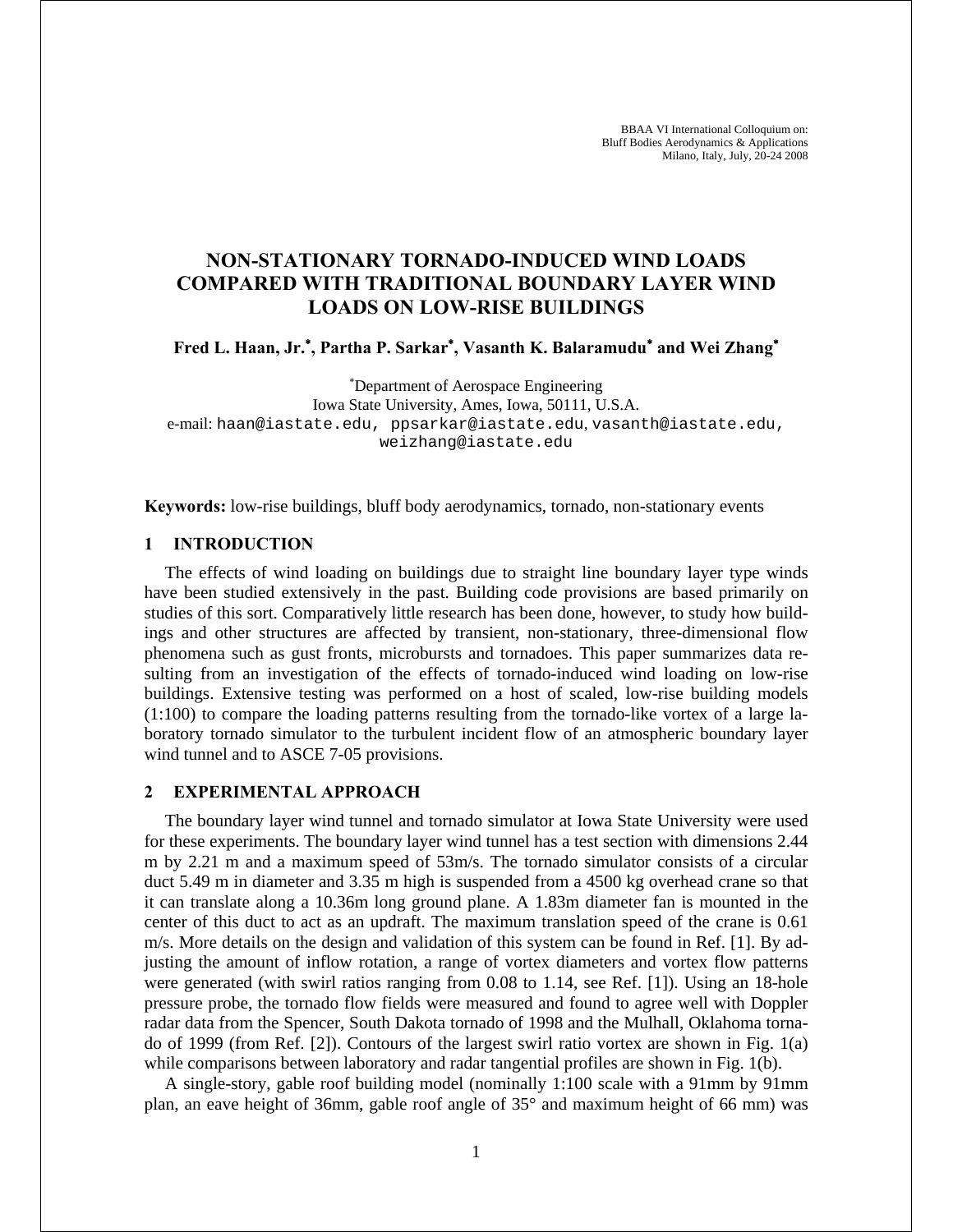subjected to the facility's full range of tornado sizes, types and translation speeds. Additional tests were performed on similarly-scaled buildings to observe effects of building height and roof geometry. The roofs that were tested included: a flat roof, a hip roof with 15° degree angle and gable roofs with 13° and 26° angles. Pressure and force measurements were conducted using a Scanivalve electronic pressure scanner and a 6-component load cell, respectively. All tornado tests were repeated 10 times to reduce statistical uncertainty.

#### **3 DISCUSSION OF RESULTS**

Fig. 2(a) shows the building model orientation for the tornado experiments (the vortex translates in the +*x*-direction). Figure 2(b) plots instantaneous force coefficients to summarize the character of the tornado-induced loading as the tornado translates past. The  $C_{F_{\rm c}}$  signal shows that as the tornado traverses the model, the model is pulled first in the negative direction and then in the positive direction. The  $C_{F_y}$  signal follows the pattern of the tangential velocity component of the vortex. The tangential velocity of the vortex exerts a positive *y*direction force as the vortex core first encounters the model and a negative force as the opposite side of the core passes the model. The peaks for  $C_{F_x}$  and  $C_{F_y}$  occur very close to  $x/D \sim$ 0.5 (is the radius of the vortex). The character of  $C_F$  is primarily due to the suction caused by the vortex core. This can be inferred from the fact that maximum  $C_{F}$  occurs at  $x/D = 0$ .

Peak side force coefficient values from plots such as those in Fig. 2(b) were then obtained from tests of all the tornado and building combinations and plotted in Fig. (3). Peak magnitudes were found to decrease with vortex translation speed, and larger building incidence angles resulted in larger magnitudes. Compared to ASCE 7-05, the tornado-induced coefficients were observed to be as much as twice as high for some cases. Similar plots were constructed for the other force coefficients as well but are not shown here for the sake of brevity.

A host of different building model types was also tested to identify the effects of building roof and building height (see Fig. (4)). Peak magnitudes did not depend significantly on roof geometry but did increase for taller buildings (2-story models experienced higher peaks).

Boundary layer wind tunnel tests were conducted for a range of building orientations. Table 1 compares the peak uplift coefficients for tornado simulator tests, straight-line boundary layer tests and ASCE 7-05 provisions. Tornado-induced wind loads were observed with peak magnitudes 1.5 to 3.7 times larger than building code provisions. More complete comparisons will be included in the full paper.

| Tornado | Straight-<br>Line | ASCE<br>7-05 |
|---------|-------------------|--------------|
| 1 12    | $0.3 - 0.8$       | 0.3          |

| Table 1 Peak uplift coefficients, $C_{\hat{p}}$ , from tornado, straight-line wind and ASCE 7-05 provisions. |  |  |  |  |
|--------------------------------------------------------------------------------------------------------------|--|--|--|--|
|--------------------------------------------------------------------------------------------------------------|--|--|--|--|

#### **4 CONCLUSIONS**

Peak coefficients of tornado-induced side loading and uplift on low-rise buildings was found to be between 1.5 and 4 times greater than coefficients derived from straight-line boundary layer flows or from ASCE 7-05 provisions. More specific detailed comparisons between tornado-induced loading characteristics and those of straight-line boundary layer wind will be included in the full paper.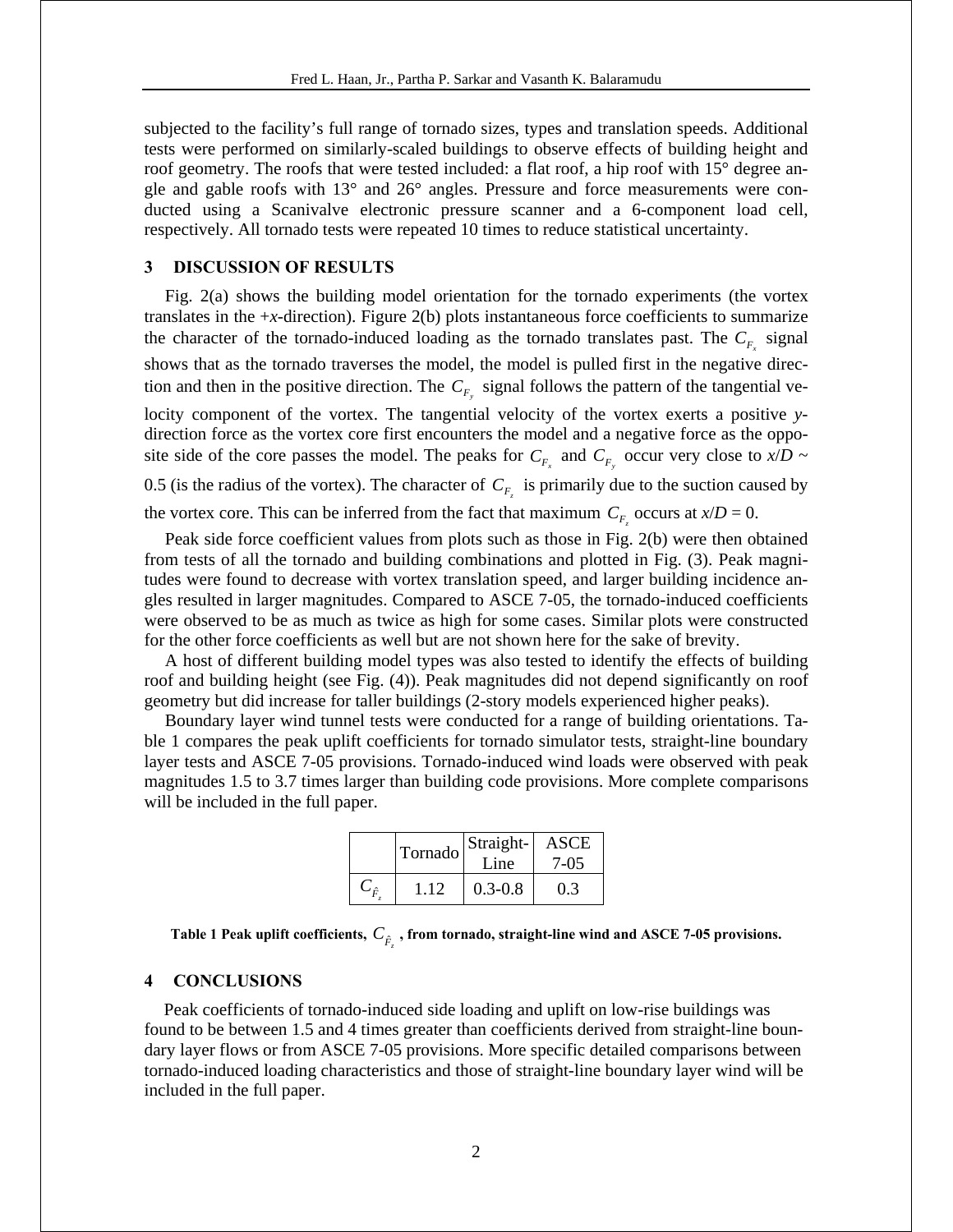## **ACKNOWLEDGEMENTS**

The authors acknowledge the support of the National Science Foundation (CMS 0220006).

### **REFERENCES**

- [1] F.L. Haan, Jr., P.P. Sarkar, W.A. Gallus, W.A. Design, construction and performance of a large tornado simulator for wind engineering applications. *Engineering Structures*, in press, 2007.
- [2] J. Wurman, Personal communication (2004).



**Figure 1(a) Contour and vector plots to show laboratory simulator tornado corner flow structure for a swirl ratio of 1.14. The contour labels denote tangential velocity (normalized with** *V***θ max ) while the vectors show radial and vertical velocity. The large swirl ratio case exhibits the structure of a drowned vortex jump well on its way to a two-celled structure. (b) Scaled tangential velocity profiles for the same laboratory tornado case at different elevations along with radar data from Mulhall and Spencer tornadoes (Wurman, 2004).** 



**Figure 2 (a) Building orientation with respect to the vortex translation direction. The vortex translates along the** *x***-axis in the positive direction. (b) Example time histories of force coefficients showing relative magnitudes for** *x***,** *y* **and** *z* **components.** *X***/***D* **is the position of the tornado relative to the center of the building (where** *D* **is the diameter of the tornado vortex).**